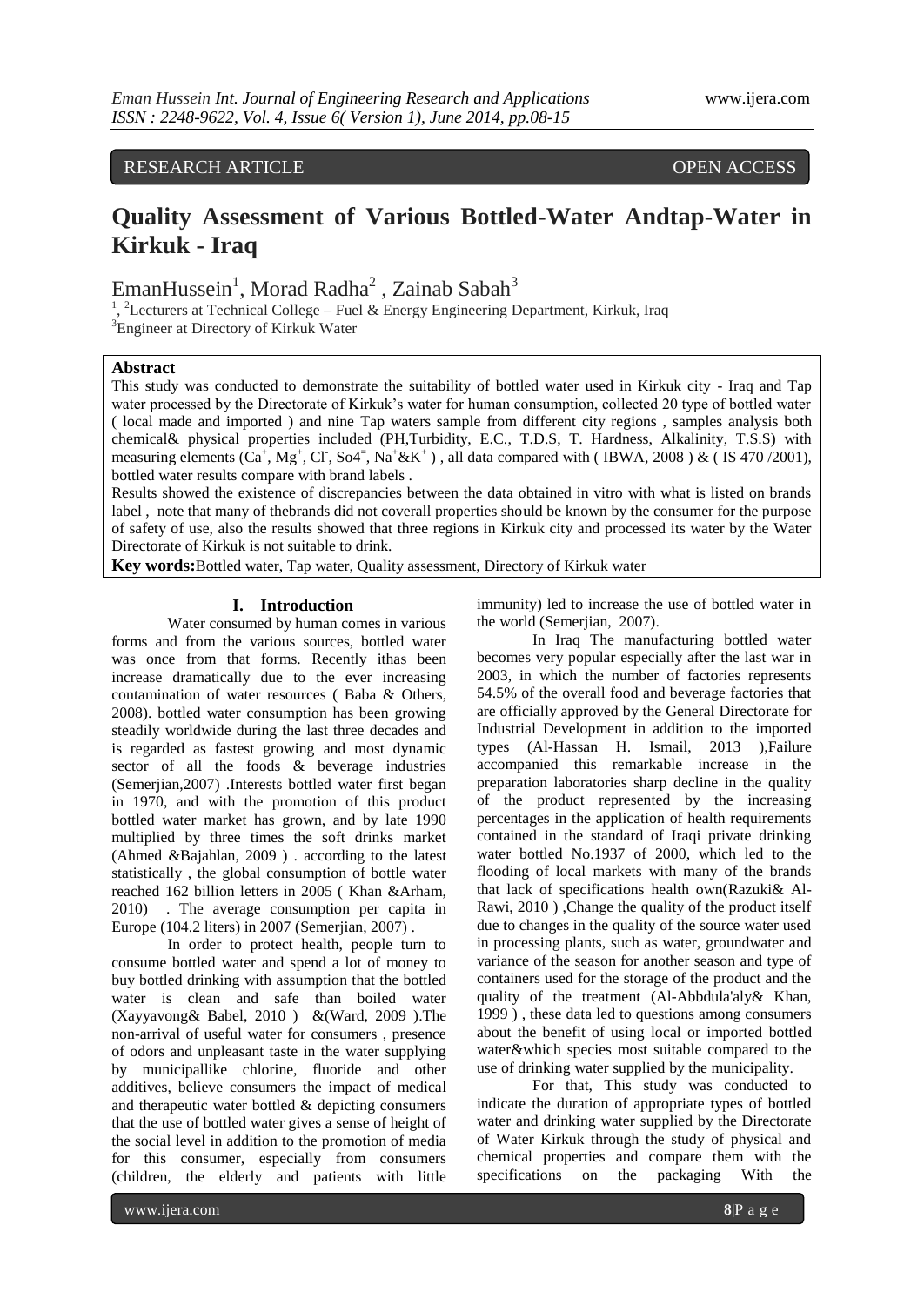specification of the Iraqi water to indicate the most suitable species for consumers.

## **II. Material & Methods**

Twenty bottled water's brand ( 17 local made & 3Foreign ) were collected from many markets in Kirkuk city at 2011 , each brand name & Origin are given in ( table1) according to the brands label, it was sold in  $(0.5 - 0.6)$  liters size in poly ethylene non-recyclable bottles , four samples are taken from each brands , Specifications mentioned in brands labels have written in table ( 2,3) , Also nine tap water's samples ( supply by directory of Kirkuk

water ) were taken from different regions inside Kirkuk city , two liters are taken in sterile class bottle for each zone , ( figure 1) shown sampling area in side Kirkuk .

All samples were analyzed for selected parameters according to the Iraqi Standards for drinking water  $(417 / 2001)$  included : pH, Turbidity, EC (Electrical conductivity), T.D.S. (total dissolved solids), Alkalinity, T.H. (Total hardness) , T.S.S. ( Total suspended solid), & minerals ( chlorides Cl, calcium Ca<sup>+</sup>, magnesium  $Mg^+$ , sulphate  $\text{So}_4$ <sup>=</sup>, sodium Na<sup>+</sup>, Potassium K).

| Table 1: (Composition Of Bottled Water) |
|-----------------------------------------|
|-----------------------------------------|

| No.              | Brand's Name      | Type                           | Place Of production |  |  |  |
|------------------|-------------------|--------------------------------|---------------------|--|--|--|
| 1.               | Margan            | <b>Bottled Drink Water</b>     | Kirkuk – Iraq       |  |  |  |
| 2.               | Kameran           | <b>Bottled Drink Water</b>     | Kirkuk – Iraq       |  |  |  |
| $\overline{3}$ . | Jawharat Al-Bahir | Sterilized With Ozone & U.V.   | Kirkuk – Iraq       |  |  |  |
| 4.               | Crystal           | Treated with Ozone & U.V.      | Kirkuk – Iraq       |  |  |  |
| 5.               | Mazi              | Natural Spring water From Gare | Duhok - Iraq        |  |  |  |
|                  |                   | Mountain                       |                     |  |  |  |
| 6.               | Rovian            | Mineral Water Bottling.        | Duhok - Iraq        |  |  |  |
| 7.               | Jin               | <b>Bottled Drinking Water</b>  | Duhok – Iraq        |  |  |  |
| 8.               | Lava              | <b>Bottled Drinking Water</b>  | Duhok - Iraq        |  |  |  |
| 9.               | Life              | <b>Bottled Drinking Water</b>  | $Duhok - Iraq$      |  |  |  |
| 10.              | Dareen            | Treated With Ozone & U.V.      | $Musol-Iraq$        |  |  |  |
| 11.              | Sati              | Treated With Ozone.            | Kirkuk – Iraq       |  |  |  |
| 12.              | Mina              | Treated With Ozone & U.V.      | Kirkuk – Iraq       |  |  |  |
| 13.              | Kani              | <b>Baekhal Fountain</b>        | $Erbil - Iraq$      |  |  |  |
| 14.              | Ala               | Bottled drink water            | Sulaimaniya - Iraq  |  |  |  |
| 15.              | Al-Rayan          | Mineral Water Ozone treated    | Sulaimaniya - Iraq  |  |  |  |
| 16.              | Hadeer            | <b>Treated With Ozone</b>      | Baghdad - Iraq      |  |  |  |
| 17.              | Hayat (Danone)    | <b>Mineral Bottled Water</b>   | Turkey              |  |  |  |
| 18.              | Volvic            | Natural Mineral Water          | France              |  |  |  |
| 19.              | Preal             | <b>Bottled Drinking Water</b>  | USA/Iraq            |  |  |  |
| 20.              | Azbah             | <b>Bottled Drinking Water</b>  | Saudi Arabia        |  |  |  |

### **III. Result & Discussion**

The physical & chemical composition of analyzed bottled drinking water & Tap waters is summarized in Table 2,3 and 4 . The number shown are average measurements of four replicates for each water brand .Results were compared to specifications mentioned on the label of each brand for the bottled

water and then was comparable with international standards ( IBWA,2008 ) , noted that there were not available for the Iraqi standard of Bottled water drinking , As for the results of analyzes of tap water samples has been comparable with Iraqi drinking water Standard ( No., 471/2001 ) & ( WHO 2006 ).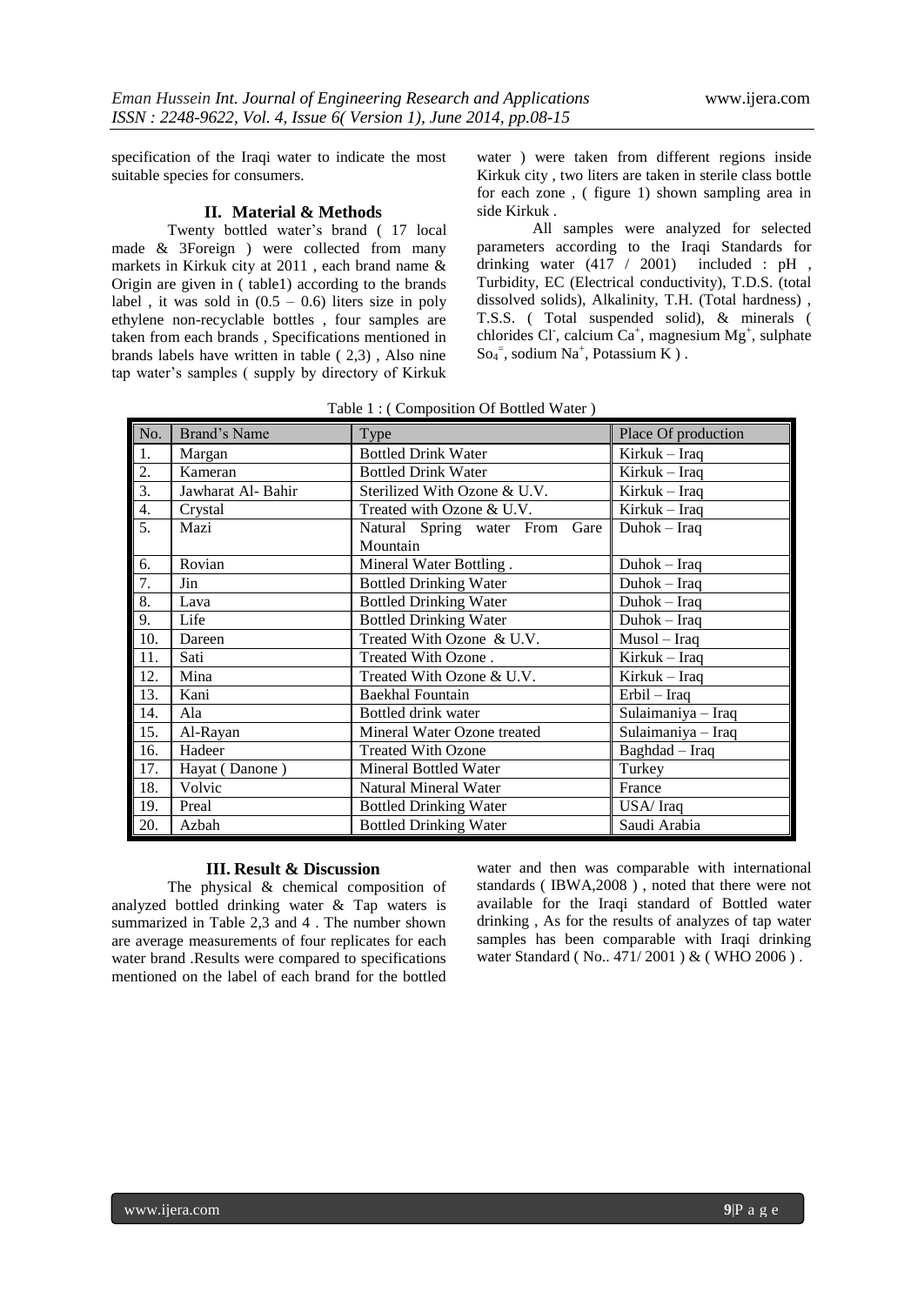

Figure1: Sampling area in Kirkuk city

## **IV. Bottled drinking water**

## **pH value**

The result shown ( Table2) that all brands samples measurementpH Value are Fall within the permissible limits by  $\overline{O(BWA : 6.5 - 8.5)}$ , reaching the highest value 8.0and the lowest value 7.3, these result are compare with label for each brand themselves , it shown a different between pH Value , but in the allowable extent , pH value of some tested samples less than recorded in the brand's label like sample ( 4,7) it may be happen due to poor storage (Toma& others, 2013) ,other values higher than stated in attributable to an error in the data recorded on brand's label , with note that three of the analyzed samples did not touch on the values of pH in Label .

## **Turbidity**

( Table2)appear that all measurements brand samples Turbidity Valueswithin the limits( IBWA :  $0.0 - 0.5$  ) except three brands sample 10, 14 & 20 ( 0.90 , 4.28 & 0.72 NTU ) respectively , it may be happen due to the water sources &No treatment the exact water samples, to be noted that the those three brands does not write turbidity rang in their labels .

## **EC ( Electric conductivity )&T.D.S. ( total dissolve solids )**

The result of these physical properties for all samples(table2)Fall within the permissible limits,values shown relatively low for EC. & T.D.S., the treatment processing steps which are used by all brand factorieslead to reduce the values of T.D.S.which it is a strong function of the values for EC. (Razuki& Al-Rawi, 2010 ) , all brand labels Did not remember the values of EC Except two brands ( 2.6) there values shown high different between the measure sample & it's labels .

## **T. Hardness & Alkalinity**

Two properties value also Appeared within the range permitted by theby ( IBWA,2008 ),Is a numeric expression for the water content of minerals, particularly calcium and magnesium ions and other alkali metals and is directly related to the type of source water and the climate surrounding (Razuki& Al-Rawi, 2010 ) &(Toma& others, 2013) .

## **T.S.S total suspended solid**

( IBWA ) Refers to the need to be valued at zero because the presence of plankton in the water and of dust or sediment will reduce the desire of consumers,This is shown by the results of the samples measured for many products except sample No. 14 which it appear a high value in turbidity .

## **Calcium**

The calcium ion of great significance in the water due to the adoption of brackish water quality concentration where, there is abundant in natural waters as a result of the melting of limestone in the water and is one of the important elements of the body in stages of fetal development and pregnancy, as well as its importance for the formation of bones and teeth and the work of the nervous system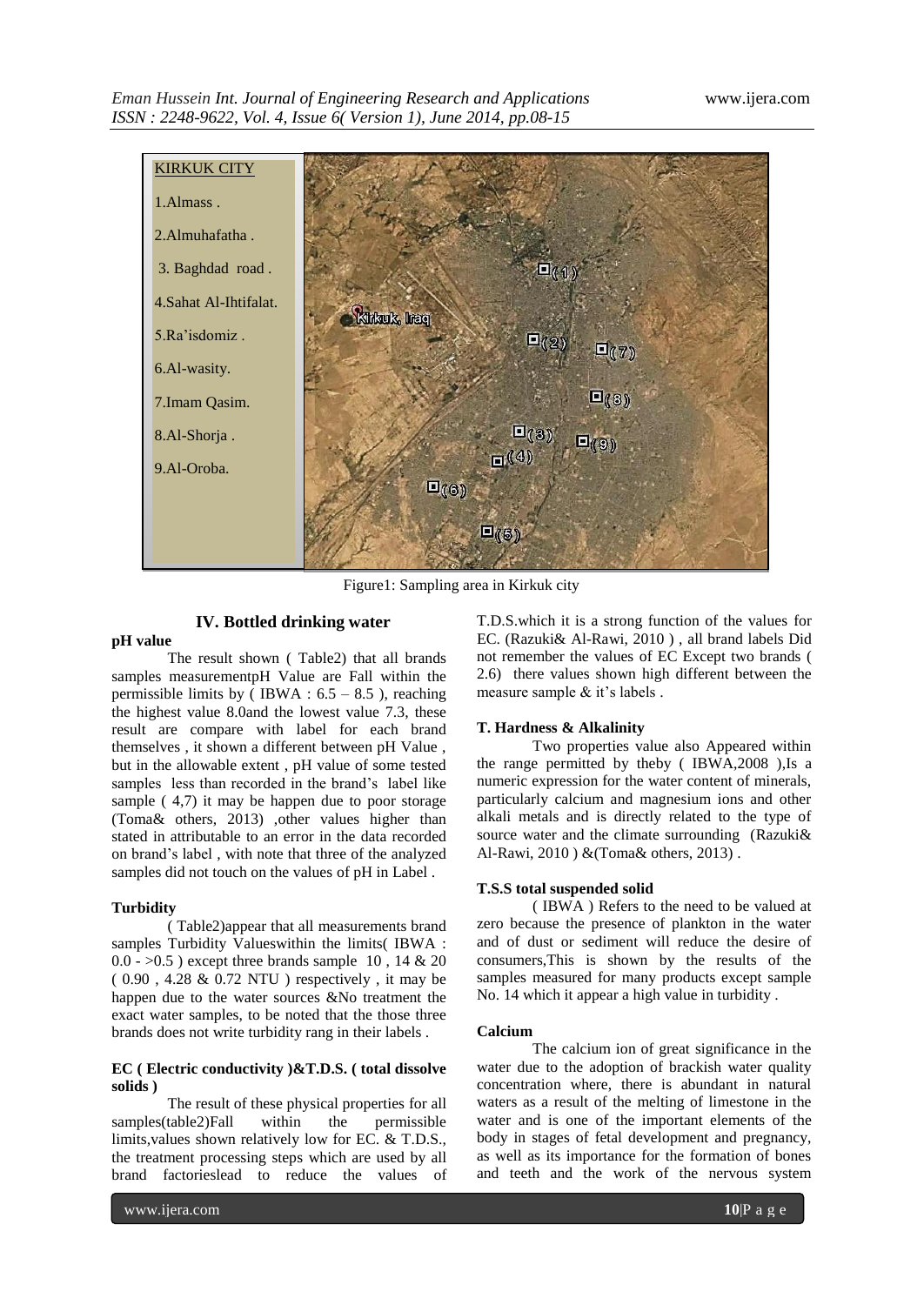(Razuki& Al-Rawi, 2010 ) , the result ( table 3 ) showed All that has measured water samples contained calcium within the range specified by ( IBWA,2008 ) the different between brands contain due to the source of water condition , sample No. 13 shown high contain of calcium 59.73mg\L due to it is source ( Fountain water ) from the Iraq north mountain .

## **Magnesium**

Magnesium concentration ranged from (  $0.92 - 20.37$ ) mg\L in all test samples ( table 3) it also fall within IBWA standard , The role of magnesium is important for human health, but the rate of increase of the limit set will cause health problems (Razuki& Al-Rawi, 2010 ) &( Rabee& others, 2012) .

#### **Chlorite (Cl)**

The result shown very low concentration of Chlorite element in all samples (table 3) range between (5.97 – 28.78) ,The presence of chlorine is necessary to eliminate a lot of diseases such as cholera, typhoid, amoebic dysentery, but the rate of increase has caused health problems for the user, especially when increasing the rate of about 100 mg, so most of the institutions are moving to reduce its use.

## **Sulphates (So4)**

Sulphate level varied between (9.88 – 65.48)mg\L The sources of sulfates in the soil resulting from the oxidation Sulfide, which is derived from natural rocks As well as organic materials break sulphate is reduced Sulfates by anaerobic bacteria, as well as from sources Other sulfate natural groundwater (AL-Hayani, 2009) , table 3 shown very low percentage of shulphate contain in all samples ,but these values are different from the label's data .

#### **Sodium (Na)**

The Na levels varied between  $(1.0 - 13.0)$ mg\L , all brands contain Did not exceed the percentage specifiedby IBWA which determined it in 20mg\L . Central Department for Environmental Affairs (2007) noted that the increase rate of about 20 will give a taste of the water salinity and the increase would cause severe poisoning and other health damage**.**

#### **Potassium (K)**

The K levels ranged between( $>0.10 - 0.6$ ), All values have emerged within the allowable amount and much less than the data recorded on the Label (table 2).

## **Compared to the quality of bottled water content mentioned on the packaging<br>Among** the phys

physical and chemical characteristics that have been studied in this research , we find that most of the packages do not remember the commercial traits, especially those related toturbidity,E.C.,T.D.S. T. Hardness , Alkalinity & T.S.S. shown in ( Table 2 ) and limiting those devices mentioned metals.

It is noted that the data listed in the packages vary with the results obtained , has been interpreted in this case to change the sources of water used for packaging or differing characteristics as a result of variations of climate, or because of negligence where most of the

Table 2 : Physical & aggregate of investigated bottled water brand with brands label's document

| <b>Brand</b><br>Code | <b>PH</b> |                |                 |                          |     |    | Turbidity<br><b>NTU</b> |                          | E.C. | $\mu$ s/cm     | T.D.S<br>Ppm |                          | T.<br>Hardness<br>$mg\backslash L$<br>CaCo <sub>3</sub> |                          | Alkalinity<br>$mg\backslash LCaCo_3$ |  | <b>T.S.S.</b> |  |
|----------------------|-----------|----------------|-----------------|--------------------------|-----|----|-------------------------|--------------------------|------|----------------|--------------|--------------------------|---------------------------------------------------------|--------------------------|--------------------------------------|--|---------------|--|
|                      | M         | L              | M               | L                        | M   | L  | M                       | L                        | M    | L              | M            | L                        | M                                                       | L                        |                                      |  |               |  |
| 1.                   | 7.8       | 6.9            | 0.2<br>8        | $\overline{\phantom{a}}$ | 213 |    | 167                     | $\overline{\phantom{a}}$ | 104  | $\overline{a}$ | 100          |                          | 0.00                                                    |                          |                                      |  |               |  |
| 2.                   | 7.7       | 6.9            | 0.0<br>5        | 0.0<br>$\Omega$          | 292 | 46 | 146                     | 29                       | 115  | 40             | 54           | 156                      | 0.00                                                    |                          |                                      |  |               |  |
| 3.                   | 7.9       | $\overline{a}$ | 0.0<br>$\Omega$ |                          | 350 |    | 176                     | 170                      | 124  | $\overline{a}$ | 148          | ÷                        | 0.00                                                    | $\overline{\phantom{a}}$ |                                      |  |               |  |
| $\overline{4}$ .     | 7.3       | 8.0            | 0.2<br>6        | $\overline{\phantom{a}}$ | 250 |    | 125                     | 125                      | 95   | ۰              | 94           | ۰                        | 0.60                                                    |                          |                                      |  |               |  |
| $\overline{5}$ .     | 7.5       | 7.4            | 0.3<br>3        | $\blacksquare$           | 244 |    | 122                     | $\overline{\phantom{a}}$ | 144  | -              | 130          | -                        | 0.23                                                    |                          |                                      |  |               |  |
| 6.                   | 8.0       | 7.2            | 0.0<br>0        |                          | 337 | 10 | 167                     | 124                      | 94   |                | 100          |                          | 0.00                                                    |                          |                                      |  |               |  |
| 7.                   | 7.7       | 7.9            | 0.2<br>0        | 0.0<br>$\Omega$          | 346 |    | 173                     | ۰                        | 137  | 7.6            | 166          | ۰                        | 0.00                                                    |                          |                                      |  |               |  |
| 8.                   | 7.7       | 7.2            | 0.0             | 0.2                      | 223 | ۰  | 112                     | ۰                        | 93   | 10             | 62           | $\overline{\phantom{0}}$ | 0.00                                                    | $\qquad \qquad -$        |                                      |  |               |  |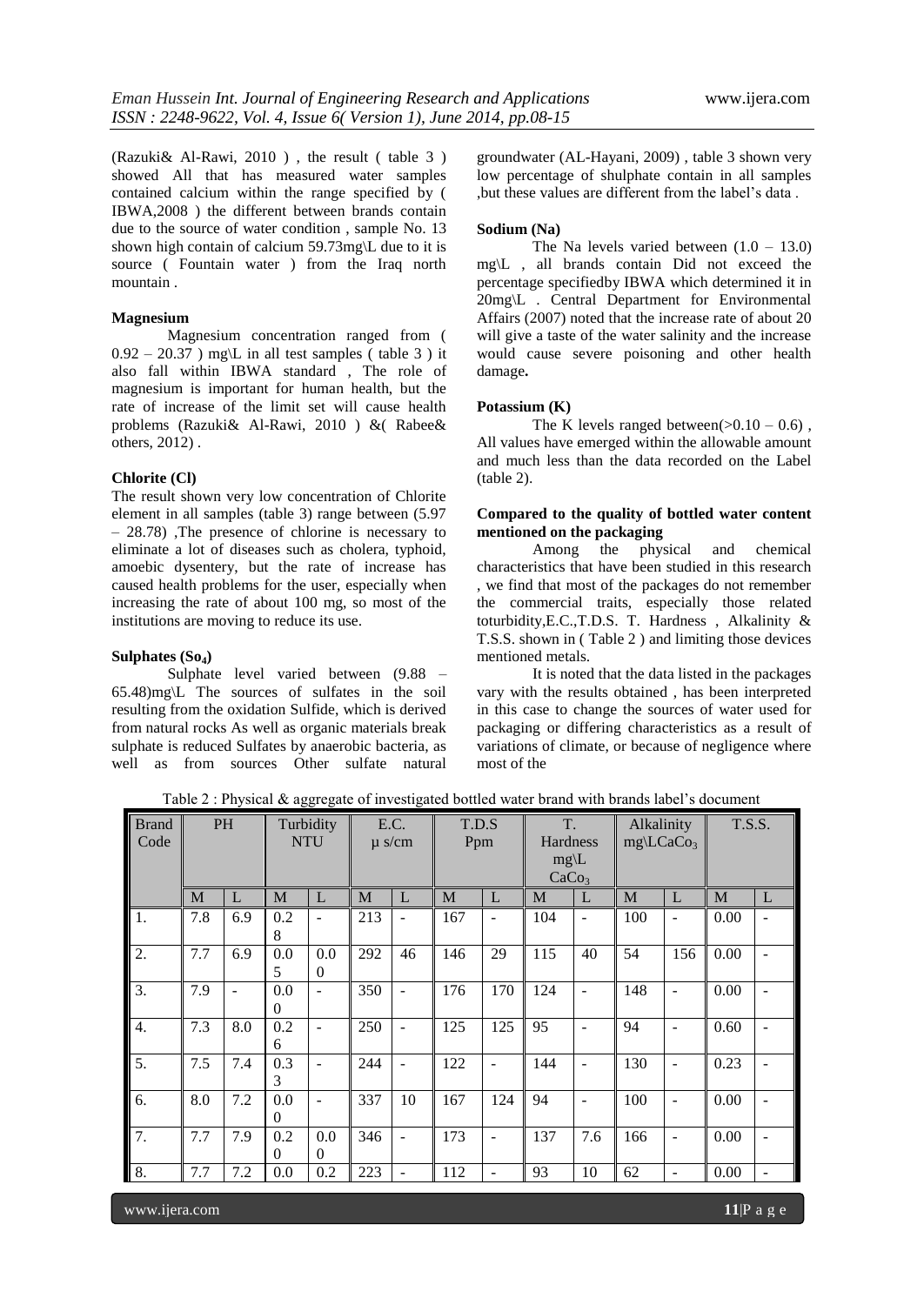| Eman Hussein Int. Journal of Engineering Research and Applications |
|--------------------------------------------------------------------|
| ISSN: 2248-9622, Vol. 4, Issue 6(Version 1), June 2014, pp.08-15   |

| $\overline{4}$<br>$\Omega$<br>9.<br>7.2<br>0.0<br>232<br>10<br>46<br>1.00<br>7.6<br>0.2<br>126<br>95<br>$\overline{\phantom{a}}$<br>$\sim$<br>$\blacksquare$<br>$\blacksquare$<br>$\Omega$<br>$\Omega$                     |
|----------------------------------------------------------------------------------------------------------------------------------------------------------------------------------------------------------------------------|
|                                                                                                                                                                                                                            |
|                                                                                                                                                                                                                            |
|                                                                                                                                                                                                                            |
| 10.<br>7.8<br>0.9<br>215<br>167<br>64<br>0.00<br>429<br>$\overline{a}$<br>$\overline{\phantom{a}}$<br>$\blacksquare$<br>$\blacksquare$<br>$\overline{\phantom{a}}$<br>$\overline{\phantom{a}}$<br>$\overline{\phantom{a}}$ |
| $\Omega$                                                                                                                                                                                                                   |
| 11.<br>7.3<br>0.1<br>209<br>148<br>8.0<br>0.0<br>417<br>163<br>140<br>0.11<br>$\overline{\phantom{a}}$<br>$\overline{\phantom{a}}$<br>$\blacksquare$<br>$\overline{\phantom{m}}$                                           |
| 9<br>$\overline{0}$                                                                                                                                                                                                        |
| 12.<br>7.5<br>0.0<br>80<br>8.0<br>205<br>101<br>80<br>0.00<br>÷,<br>$\blacksquare$<br>$\overline{\phantom{a}}$<br>$\blacksquare$<br>$\overline{\phantom{a}}$<br>$\overline{\phantom{a}}$                                   |
| $\Omega$                                                                                                                                                                                                                   |
| 13.<br>7.7<br>7.4<br>0.0<br>464<br>232<br>190<br>188<br>0.00<br>0.0<br>$\overline{\phantom{a}}$<br>$\overline{\phantom{a}}$<br>$\overline{\phantom{a}}$<br>$\overline{\phantom{a}}$<br>$\overline{\phantom{a}}$            |
| $\Omega$<br>$\Omega$                                                                                                                                                                                                       |
| 14.<br>7.7<br>7.3<br>4.2<br>188<br>190<br>16.3<br>439<br>260<br>$\overline{\phantom{a}}$<br>$\blacksquare$<br>$\blacksquare$<br>$\blacksquare$<br>$\overline{\phantom{a}}$<br>$\overline{\phantom{a}}$                     |
| 8<br>$\Omega$                                                                                                                                                                                                              |
| 7.9<br>15.<br>0.0<br>280<br>114<br>144<br>190<br>150<br>1.00<br>$\overline{\phantom{a}}$<br>$\frac{1}{2}$<br>$\overline{a}$<br>$\overline{\phantom{a}}$<br>$\overline{\phantom{a}}$<br>$\overline{\phantom{a}}$            |
| $\Omega$                                                                                                                                                                                                                   |
| 16.<br>7.8<br>7.2<br>0.0<br>74<br>205<br>106<br>60<br>0.00<br>$\overline{\phantom{a}}$<br>$\blacksquare$<br>$\blacksquare$<br>$\blacksquare$<br>$\overline{\phantom{a}}$<br>$\overline{\phantom{a}}$                       |
| 8                                                                                                                                                                                                                          |
| 7.9<br>0.0<br>318<br>159<br>144<br>17.<br>7.6<br>166<br>0.00<br>$\overline{\phantom{a}}$<br>$\overline{\phantom{a}}$<br>$\blacksquare$<br>$\blacksquare$<br>$\blacksquare$<br>$\overline{\phantom{a}}$                     |
| 8                                                                                                                                                                                                                          |
| 18.<br>7.0<br>0.0<br>74<br>76<br>7.4<br>205<br>102<br>0.00<br>109<br>÷,<br>$\blacksquare$<br>$\overline{\phantom{a}}$<br>$\blacksquare$<br>$\blacksquare$                                                                  |
| 6                                                                                                                                                                                                                          |
| 19.<br>$7.5$<br>$5 - 7$<br>50<br>0.0<br>61<br>0.10<br>140<br>90<br><10<br>$\overline{\phantom{a}}$<br>$\overline{\phantom{a}}$<br>$\blacksquare$<br>$\blacksquare$<br>$\overline{\phantom{a}}$                             |
| $\Omega$                                                                                                                                                                                                                   |
| 20.<br>0.7<br>37<br>7.8<br>7.2<br>236<br>106<br>125<br>45<br>44<br>1.00<br>$\overline{\phantom{a}}$<br>$\overline{\phantom{a}}$<br>$\blacksquare$<br>$\overline{\phantom{a}}$                                              |
| $\overline{2}$                                                                                                                                                                                                             |
| $\rm IBW$<br>0.5<br>$6.5 - 8.5$<br>1000*<br>500<br>$200*$<br>$200*$<br>$\overline{a}$                                                                                                                                      |
| A                                                                                                                                                                                                                          |
| IBWA, 2008 = International Bottled Water Stander Quality (Semerjian, 2007).                                                                                                                                                |
| * Standard depended on (Toma& others, 2013).                                                                                                                                                                               |

packages have been printed since the establishment of laboratories and there were no data , knowing all the data is necessary for the consumer to avoid health problems for the user.

| <b>Brand</b>     | $Ca+$        |                  |                  | $Mg^{+}$                 | $Cl^{-}$ |                          | $So_4$ <sup>=</sup> |                | $Na+$            |                          | $\mathbf{K}^+$   |                          |
|------------------|--------------|------------------|------------------|--------------------------|----------|--------------------------|---------------------|----------------|------------------|--------------------------|------------------|--------------------------|
| Code             |              | $mg\backslash L$ | $mg\backslash L$ |                          |          | $mg\backslash L$         | $mg\backslash L$    |                | $mg\backslash L$ |                          | $mg\backslash L$ |                          |
|                  | M            | L                | $\mathbf{M}$     | L                        | M        | L                        | M                   | L              | M                | $\mathbf{L}$             | M                | L                        |
| 1.               | 33.3         | 12.4             | 05.0             | 05.3                     | 20.5     | ÷,                       | 34.80               | 31.0           | 5.4              | 21.4                     | 1.10             | 3.80                     |
|                  | 6            | $\Omega$         | 6                | $\overline{4}$           | 5        |                          |                     | $\theta$       |                  |                          |                  |                          |
| 2.               | 23.6         | 06.0             | 13.5             | $\overline{\phantom{a}}$ | 13.7     | 58.0                     | 49.79               | $\overline{a}$ | 4.2              | 0.5                      | 0.50             | 0.25                     |
|                  | 8            | $\Omega$         | 4                |                          | 0        | $\mathbf{0}$             |                     |                |                  |                          |                  |                          |
| 3.               | 38.0         | 20.0             | 06.9             | 09.6                     | 16.6     | $\overline{\phantom{a}}$ | 36.62               | 10.9           | 11.0             | 9.8                      | 3.00             | 0.30                     |
|                  | $\theta$     | $\Omega$         | 5                | $\Omega$                 | 3        |                          |                     | 0              |                  |                          |                  |                          |
| 4.               | 30.4         | 03.6             | 04.6             | 19.0                     | 18.5     | 58.2                     | 35.80               | $\overline{a}$ | 7.0              | 21.9                     | 1.40             | 1.06                     |
|                  | $\mathbf{0}$ | $\overline{0}$   | 3                | $\mathbf{0}$             | 9        | $\mathbf{0}$             |                     |                |                  |                          |                  |                          |
| 5.               | 35.7         | 28.0             | 06.0             | 3.04                     | 05.9     | 0.40                     | 19.34               | 04.2           | 1.0              | 2.9                      | 0.20             | $\overline{\phantom{m}}$ |
|                  | 2            | $\overline{0}$   | 2                |                          | 7        |                          |                     | $\theta$       |                  |                          |                  |                          |
| 6.               | 27.5         | 27.0             | 06.0             | 08.0                     | 19.5     | ÷,                       | 18.52               |                | 3.7              | 1.1                      | 0.50             | 0.50                     |
|                  | 2            | $\Omega$         | 8                | $\Omega$                 | 7        |                          |                     |                |                  |                          |                  |                          |
| $\overline{7}$ . | 44.4         | 57.0             | 06.3             | 09.0                     | 06.8     | $\overline{\phantom{a}}$ | 13.17               | 15.0           | 3.3              | $\overline{\phantom{a}}$ | 0.80             | $\overline{\phantom{a}}$ |
|                  | $\theta$     | $\Omega$         | 2                | $\Omega$                 | 5        |                          |                     | $\Omega$       |                  |                          |                  |                          |
| $\overline{8}$ . | 22.2         | 24.0             | 09.0             | 04.4                     | 08.8     | 11.5                     | 45.67               | 16.8           | 2.4              | $\overline{\phantom{a}}$ | 0.50             | $\overline{a}$           |
|                  | $\theta$     | 2                | 3                | $\Omega$                 | 1        | $\Omega$                 |                     | $\theta$       |                  |                          |                  |                          |
| 9.               | 22.8         | 24.2             | 09.2             | 04.4                     | 14.6     | 11.5                     | 55.14               | 16.8           | 2.5              | $\overline{\phantom{a}}$ | 0.50             |                          |
|                  | $\theta$     | $\overline{0}$   | 7                | $\Omega$                 | 7        | $\mathbf{0}$             |                     | $\theta$       |                  |                          |                  |                          |
| 10.              | 37.0         |                  | 18.0             | $\overline{\phantom{a}}$ | 16.6     |                          | 65.84               | $\frac{1}{2}$  | 9.2              | $\overline{\phantom{a}}$ | 1.90             |                          |
| www.ijera.com    |              |                  |                  |                          |          |                          |                     |                |                  |                          |                  | $12 P$ a g e             |

Table 3 : concentrations of major ions in investigated bottled water brands .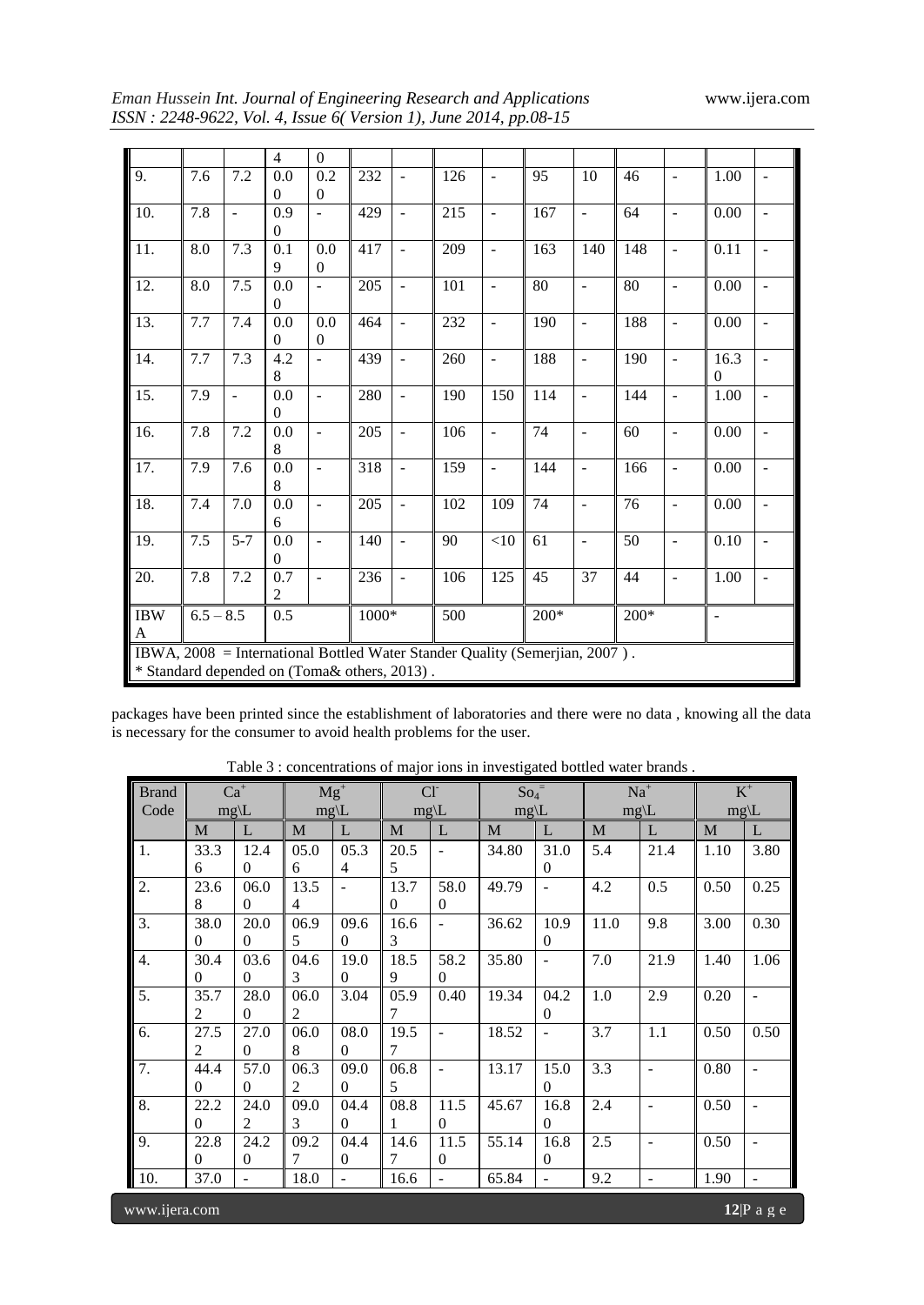*Eman Hussein Int. Journal of Engineering Research and Applications* www.ijera.com *ISSN : 2248-9622, Vol. 4, Issue 6( Version 1), June 2014, pp.08-15*

|            | $\Omega$       |          | $\Omega$                                     |          | 3              |          |                                                                             |                          |       |                |       |                |
|------------|----------------|----------|----------------------------------------------|----------|----------------|----------|-----------------------------------------------------------------------------|--------------------------|-------|----------------|-------|----------------|
| 11.        | 45.6           | 43.0     | 12.0                                         | 12.0     | 17.6           | 15.0     | 30.04                                                                       | $\overline{\phantom{a}}$ | 8.8   | 14.0           | 1.50  | 17.0           |
|            | $\Omega$       | $\Omega$ | 5                                            | $\Omega$ |                | $\Omega$ |                                                                             |                          |       |                |       | $\Omega$       |
| 12.        | 21.2           | 25.8     | 06.5                                         | 07.0     | 15.2           | 04.9     | 30.25                                                                       | $\blacksquare$           | 5.1   | 0.40           | 0.80  | 0.20           |
|            | 8              | 5        | $\mathfrak{D}$                               | 5        | 1              | $\Omega$ |                                                                             |                          |       |                |       |                |
| 13.        | 59.2           | 70.0     | 10.2                                         | 10.0     | 17.6           | 02.5     | 42.26                                                                       | 13.6                     | 3.8   | 3.10           | 1.40  | 1.50           |
|            | 8              | $\Omega$ | $\Omega$                                     | $\Omega$ | 1              | $\Omega$ |                                                                             | $\Omega$                 |       |                |       |                |
| 14.        | 41.8           | 64.0     | 20.3                                         | 22.0     | 14.6           | 04.0     | 48.97                                                                       | 12.0                     | 3.8   | 11.00          | 0.50  | $\overline{a}$ |
|            | $\Omega$       | $\Omega$ | 7                                            | 8        | $\overline{7}$ | $\Omega$ |                                                                             | $\Omega$                 |       |                |       |                |
| 15.        | 24.3           | 24.0     | 12.9                                         | 08.5     | 08.8           |          | 35.39                                                                       | 08.0                     | 11.6  | 13.50          | 0.40  | $\overline{a}$ |
|            | $\mathfrak{D}$ | $\Omega$ | 8                                            | $\Omega$ | $\Omega$       |          |                                                                             | $\Omega$                 |       |                |       |                |
| 16.        | 19.2           | 03.6     | 06.3                                         | 19.9     | 17.6           | ÷        | 13.58                                                                       | $\blacksquare$           | 9.6   | 21.90          | 0.60  | $\overline{a}$ |
|            | 4              | $\Omega$ | 2                                            | $\Omega$ | 1              |          |                                                                             |                          |       |                |       |                |
| 17.        | 25.9           | 19.3     | 19.4                                         | 04.0     | 17.6           | 04.1     | 09.88                                                                       | 02.7                     | 2.0   | 02.20          | 0.30  | > 0.2          |
|            | $\Omega$       | 7        |                                              | 2        | 1              | $\Omega$ |                                                                             | 4                        |       |                |       |                |
| 18.        | 20.7           | 11.5     | 05.4                                         | 08.0     | 19.5           | 13.5     | 25.16                                                                       | $\blacksquare$           | 11.4  | 11.60          | 6.10  | 6.20           |
|            | $\overline{2}$ | $\Omega$ | $\overline{c}$                               | 0        | 6              | $\Omega$ |                                                                             |                          |       |                |       |                |
| 19.        | 15.9           |          | 05.2                                         | ÷,       | 18.5           |          | 46.50                                                                       | $\overline{\phantom{a}}$ | 8.2   | $\overline{a}$ | 0.10  | $\overline{a}$ |
|            | 6              |          | 1                                            |          | 9              |          |                                                                             |                          |       |                |       |                |
| 20.        | 19.5           | 10.0     | 00.9                                         | 03.0     | 28.7           | 25.0     | 30.40                                                                       | $\overline{\phantom{a}}$ | 13.6  | 20.00          | 1.30  | 1.30           |
|            | $\Omega$       | $\Omega$ | $\overline{2}$                               | $\Omega$ | 8              | $\Omega$ |                                                                             |                          |       |                |       |                |
| <b>IBW</b> | $100*$         |          | $30*$                                        |          | 250            |          | 250                                                                         |                          | $20*$ |                | $10*$ |                |
| A          |                |          |                                              |          |                |          |                                                                             |                          |       |                |       |                |
|            |                |          |                                              |          |                |          | IBWA, 2008 = International Bottled Water Stander Quality (Semerjian, 2007). |                          |       |                |       |                |
|            |                |          | * Standard depended on (Toma& others, 2013). |          |                |          |                                                                             |                          |       |                |       |                |
|            |                |          |                                              |          |                |          |                                                                             |                          |       |                |       |                |

## **V. Tap drinking water**

The result ( table 4) shown that pH values for all regionIs within the limits permitted by the specification of the Iraqi and the World Health Organization, As for Turbidity values the results show negative indicators to override the limit values allowed, especially in the areas of study ( 1,2&6 ), Turbidity value it is indicated to Taste , odor & appearance it cause by Soil particles, suspended solids, algae organisms and bacteria which reduce iron from the effectiveness of chlorine in the disinfection of water boiling and therefore need larger quantities of chlorine to kill bacteria and other pathogens , all that may be happen due to the cracks

in pipes , jointing parts or to the erosion of iron pipe when the storage tanks are clean (Central Department for Environmental Affairs , 2007) &( WHO, 2006 ) .

The results of E.C , T.D.S. , T. hardness & Alkalinity are in the limits permitted, (Razuki& Al-Rawi, 2010 ) indicated that T.D.S. Include positive ions such as calcium, magnesium, sodium, potassium and negative ions, such as sulfate, chloride, nitrate and carbonate , from table 4 we found that the results of these T.D.S. contain are low percentage , for that Decrease in the values of EC may be due to lower values of T.D.S. & it is contain .all these properties effect in water's taste & odor which it effect of Consumer acceptability of water.

|               | Tavic + .i hysical & Chemical analysis of major constituents for local tap water in unferent Kirkuk regions |           |                     |                       |                        |                                |               |                           |                   |                                     |                                  |                           |                  |
|---------------|-------------------------------------------------------------------------------------------------------------|-----------|---------------------|-----------------------|------------------------|--------------------------------|---------------|---------------------------|-------------------|-------------------------------------|----------------------------------|---------------------------|------------------|
| Local<br>Code | PH                                                                                                          | Turbidity | Ţ<br>s/cm<br>౧<br>て | H.<br>undd<br>Ü<br>مخ | Hardness<br>mg/l<br>Η. | <b>Alkalinity</b><br>mg<br>CaC | <b>T.S.S.</b> | $Ca+$<br>$mg\langle$<br>L | $Mg^+$<br>mg<br>L | Cl <sup>2</sup><br>$mg\langle$<br>L | $\mathrm{So}_{4}$<br>$mg\langle$ | $Na+$<br>$mg\langle$<br>L | $K^+$<br>mg<br>L |
| 1.            | 7.8                                                                                                         | 14.70     | 275                 | 138                   | 166                    | 130                            |               | 36.0                      | 18.5              | 17.0                                | 30.0                             | 6.80                      | 1.60             |
|               |                                                                                                             |           |                     |                       |                        |                                |               | $\Omega$                  | 4                 | $\Omega$                            | 0                                |                           |                  |
| 2.            | 7.8                                                                                                         | 09.39     | 277                 | 138                   | 160                    | 130                            | 56            | 39.0                      | 15.3              | 18.0                                | 28.0                             | 6.60                      | 1.60             |
|               |                                                                                                             |           |                     |                       |                        |                                |               | $\Omega$                  | 0                 | $\Omega$                            | $\theta$                         |                           |                  |
| 3.            | 7.5                                                                                                         | 03.70     | 275                 | 138                   | 166                    | 132                            |               | 36.0                      | 18.5              | 19.0                                | 30.0                             | 6.20                      | 1.60             |
|               |                                                                                                             |           |                     |                       |                        |                                |               | $\theta$                  | 4                 | $\Omega$                            | $\Omega$                         |                           |                  |
| 4.            | 7.8                                                                                                         | 02.84     | 276                 | 138                   | 156                    | 130                            |               | 38.0                      | 14.8              | 19.0                                | 26.0                             | 6.60                      | 1.70             |
|               |                                                                                                             |           |                     |                       |                        |                                |               | $\Omega$                  | 8                 | 0                                   | $\theta$                         |                           |                  |
| 5.            | 7.7                                                                                                         | 01.78     | 349                 | 175                   | 155                    | 128                            | 44            | 36                        | 15.8              | 19.0                                | 27.0                             | 6.40                      | 1.60             |

Table 4 :Physical & Chemical analysis of major constituents for local tap water in different Kirkuk regions

www.ijera.com **13**|P a g e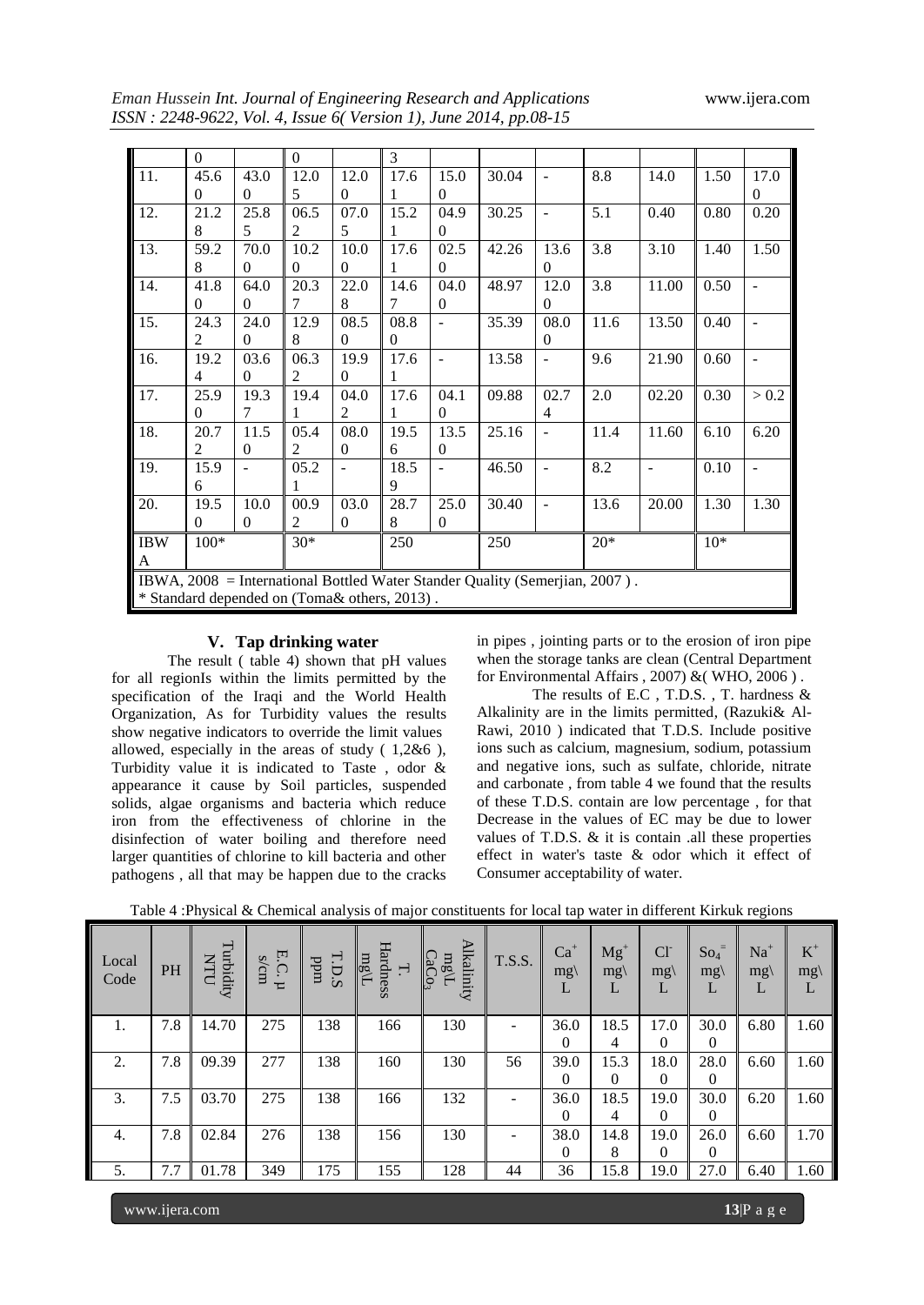*Eman Hussein Int. Journal of Engineering Research and Applications* www.ijera.com

|  | Eman Hussein Int. Journal of Engineering Research and Applications |
|--|--------------------------------------------------------------------|
|  | ISSN: 2248-9622, Vol. 4, Issue 6(Version 1), June 2014, pp.08-15   |

|                                       |     |       |      |      |                                                     |     |    |    | $\Omega$ | $\Omega$ | $\Omega$ |      |      |
|---------------------------------------|-----|-------|------|------|-----------------------------------------------------|-----|----|----|----------|----------|----------|------|------|
| 6.                                    | 7.7 | 07.10 | 278  | 139  | 166                                                 | 134 | 46 | 36 | 18.5     | 18.0     | 30.0     | 6.80 | 1.60 |
|                                       |     |       |      |      |                                                     |     |    |    | 4        | 0        | 0        |      |      |
| 7.                                    | 7.3 | 04.20 | 431  | 254  | 166                                                 | 126 | 36 | 42 | 14.8     | 14.0     | 63.0     | 5.80 | 1.60 |
|                                       |     |       |      |      |                                                     |     |    |    | 8        | $\Omega$ | 0        |      |      |
| 8.                                    | 6.8 | 01.88 | 441  | 220  | 170                                                 | 128 | 47 | 45 | 11.6     | 16       | 63.0     | 5.30 | 1.50 |
|                                       |     |       |      |      |                                                     |     |    |    |          |          | 0        |      |      |
| 9.                                    | 7.2 | 4.40  | 398  | 204  | 168                                                 | 130 | 42 | 40 | 16.5     | 15       | 65.0     | 5.60 | 1.40 |
|                                       |     |       |      |      |                                                     |     |    |    | 9        |          | $\Omega$ |      |      |
|                                       | 6.5 | 5     | 1500 | 500  | 500                                                 | 125 |    | 50 | 50       | 250      | 250      | 250  |      |
| <b>Trac</b><br>ndard                  |     |       |      |      |                                                     |     |    |    |          |          |          |      |      |
| 170/200<br>┟<br>$\overline{\text{M}}$ | 8.5 |       |      |      |                                                     |     |    |    |          |          |          |      |      |
|                                       |     |       |      |      |                                                     |     |    |    |          |          |          |      |      |
| $WHO^*$                               | 6.5 | 5     |      | 1000 | 500                                                 |     |    |    |          | 250      | 250      |      |      |
|                                       |     |       |      |      |                                                     |     |    |    |          |          |          |      |      |
| 2006                                  | 9.5 |       |      |      |                                                     |     |    |    |          |          |          |      |      |
|                                       |     |       |      |      | * Iraq Standard for tap drink water (470\2001) (21) |     |    |    |          |          |          |      |      |
| ** WHO: world Human Organization 2006 |     |       |      |      |                                                     |     |    |    |          |          |          |      |      |

Also by studying the content of the items in the tested water table 4 and all regions of Kirkuk, we find that the contents fall within the allowable range and even rates low, which is due to the nature of the source of the water intake for the purpose of processing the citizen, knowing that the irrigation project Kirkuk depends primarily on the water agency has gone from Zab River.

## **VI. Conclusions**

Through the results revealed by the study , we find that most bottled water domestic and imported is safe to drink except for type 10 , which showed the proportion of Turbidity high exceeded the standard required for the water -filled, and have compared the results with data producing companies and installed in brand's label , we find the existence of discrepancies high in percentages mentioned in Actions may be due to the variation of the water source accredited manufacturers from time to time ,collected season special spring water and do not update the labels data, on the other side found a significant lack of data listed on the packaging , causing big problems for consumers.

As for tap water and equipped by the Directorate of Water Kirkuk has been found to occur large variations between regions in the physical and chemical characteristics despite being processed from the same source was due to the poor quality of networks, processing and leaks in pipelines causing water pollution in areas without other private area number ( 1,2 & 6).

## **Recommendations**

1. We recommend the Department of Water Kirkuk to conduct visits and periodic tests for laboratories producing bottled water to control the quality of water

- 2. Must be on the water analysis laboratories on an ongoing basis and to add specifications on the cover of the packaging
- 3. For containers that do not mention on the cover of the packaging specifications task, we recommend the addition of water, the real specifications on the cover of the package in order to gain the trust of the consumer
- 4. We recommend consumers not to use the packaging type (10) because he was not trusted by the consumer not to mention specifications on the packaging
- 5. We recommend consumers not to use the type (14) because he realizes the terms of the standard specifications due to high turbidity
- 6. For areas  $(3,4,5,7,8,9)$  recommend the use of tap water to clean it and check the standard specifications and especially that the cost per capita consumption of water sterilized at least 45 liters for the beautiful weather almost any \$ 20 per person .
- 7. We recommend consumers living in areas ( 1,2,6 ) not to use tap water because it is water not suitable for drinking .

## **References**

- [1] Semerjian,A.Lucy.( 2007) . Quality assessment of various bottled waters market in Lebanon . Environ Monit Assess ( 2011)172: 172-285 .
- [2] Khan,B.Nazeer,Arham N. chohan ( 2010) . Accuracy of bottled drinking water label content .Environ Monit Assess ( 2010) 166: 169-176 .
- [3] `Hicsonmez,U. & Cam, S. ( 2008 ) . An assessment of the quality of varios bottled mineral water marketed in Turkey 139: 227- 285.